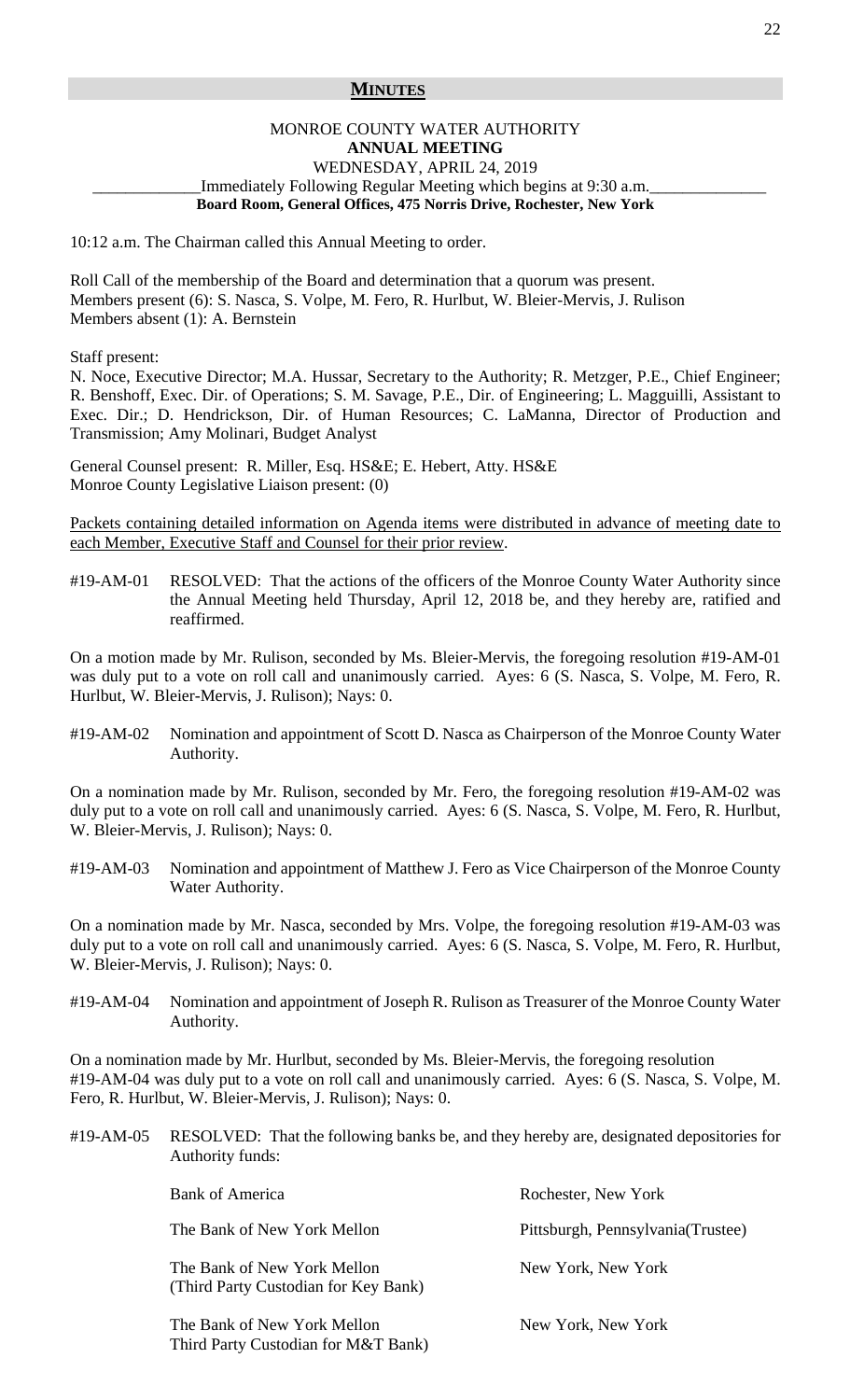| M & T Bank           | Rochester, New York |
|----------------------|---------------------|
| Key Bank             | Albany, New York    |
| JP Morgan Chase Bank | Rochester, New York |

On a motion made by Mr. Rulison, seconded by Mr. Hurlbut, the foregoing resolution #19-AM-05 was duly put to a vote on roll call and unanimously carried. Ayes: 6 (S. Nasca, S. Volpe, M. Fero, R. Hurlbut, W. Bleier-Mervis, J. Rulison); Nays: 0.

#19-AM-06 RESOLVED: In connection with both the re-appointment of M & T Bank as a designated depository bank pursuant to the foregoing resolution #19-AM-05 and a request from M&T Bank to modify the Authority's treasury management procedures and authorizations, the Authority adopts the resolutions set forth in the "RESOLVED" paragraphs numbered 1 - 10 on Attachment "A" hereto.

On a motion made by Mr. Fero, seconded by Mr. Hurlbut, the foregoing resolution #19-AM-06 was duly put to a vote on roll call and unanimously carried. Ayes: 6 (S. Nasca, S. Volpe, M. Fero, R. Hurlbut, W. Bleier-Mervis, J. Rulison); Nays: 0.

#19-AM-07 RESOLVED: In connection with both the re-appointment of Key Bank as a designated depository bank pursuant to the foregoing resolution #19-AM-05 and a request from Key Bank to modify the Authority's treasury management procedures and authorizations, the Authority adopts the resolutions set forth in the "RESOLVED" paragraphs numbered 1 - 10 on Attachment "A" hereto.

On a motion made by Mrs. Volpe, seconded by Mr. Rulison the foregoing resolution #19-AM-07 was duly put to a vote on roll call and unanimously carried. Ayes: 6 (S. Nasca, S. Volpe, M. Fero, R. Hurlbut, W. Bleier-Mervis, J. Rulison); Nays: 0.

#19-AM-08 RESOLVED: In connection with both the re-appointment of JP Morgan Chase Bank as a designated depository bank pursuant to the foregoing resolution #19-AM-05 and a request from JP Morgan Chase Bank, NA and its affiliates to modify the Authority's treasury management authorizations, the Authority adopts the resolutions set forth in the paragraphs entitled "RESOLVED" on Attachment "A" hereto.

On a motion made by Mr. Hurlbut, seconded by Mr. Rulison, the foregoing resolution #19-AM-08 was duly put to a vote on roll call and unanimously carried. Ayes: 6 (S. Nasca, S. Volpe, M. Fero, R. Hurlbut, W. Bleier-Mervis, J. Rulison); Nays: 0.

#19-AM-09 RESOLVED: That any one of the following: Scott D. Nasca, Chairperson of the Authority, Joseph R. Rulison, Treasurer of the Authority, Nicholas A. Noce, Executive Director of the Authority, or Director of Finance and Business Services of the Authority, or Larry M. Magguilli, Assistant to the Executive Director of the Authority, be, and they each hereby are, authorized to execute written consent on behalf of the Monroe County Water Authority for the withdrawal, substitution, or transfer of securities deposited or held in escrow to secure deposits of the Authority in depository banks as required by Section 1097 of the Public Authorities Law.

On a motion made by Mr. Hurlbut, seconded by Mr. Fero, the foregoing resolution #19-AM-09 was duly put to a vote on roll call and unanimously carried. Ayes: 6 (S. Nasca, S. Volpe, M. Fero, R. Hurlbut, W. Bleier-Mervis, J. Rulison); Nays: 0.

#19-AM-10 RESOLVED: That any one of the following: Scott D. Nasca, Chairperson of the Authority, Joseph R. Rulison, Treasurer of the Authority, Nicholas A. Noce, Executive Director of the Authority, or Director of Finance and Business Services of the Authority**,** or Larry M. Magguilli, Assistant to the Executive Director of the Authority, be, and they each are, authorized to sign all necessary requisitions and certifications pertaining to the payment, deposit, transfer or other disposition of Authority funds as permitted by law, including funds in the hands of its Trustee under the Authority's Trust Indenture of October 1, 1991, as amended, and are designated as Authorized Officers pursuant to said Trust Indenture.

On a motion made by Mr. Rulison, seconded by Mr. Hurlbut, the foregoing resolution #19-AM-10 was duly put to a vote on roll call and unanimously carried. Ayes: 6 (S. Nasca, S. Volpe, M. Fero, R. Hurlbut, W. Bleier-Mervis, J. Rulison); Nays: 0.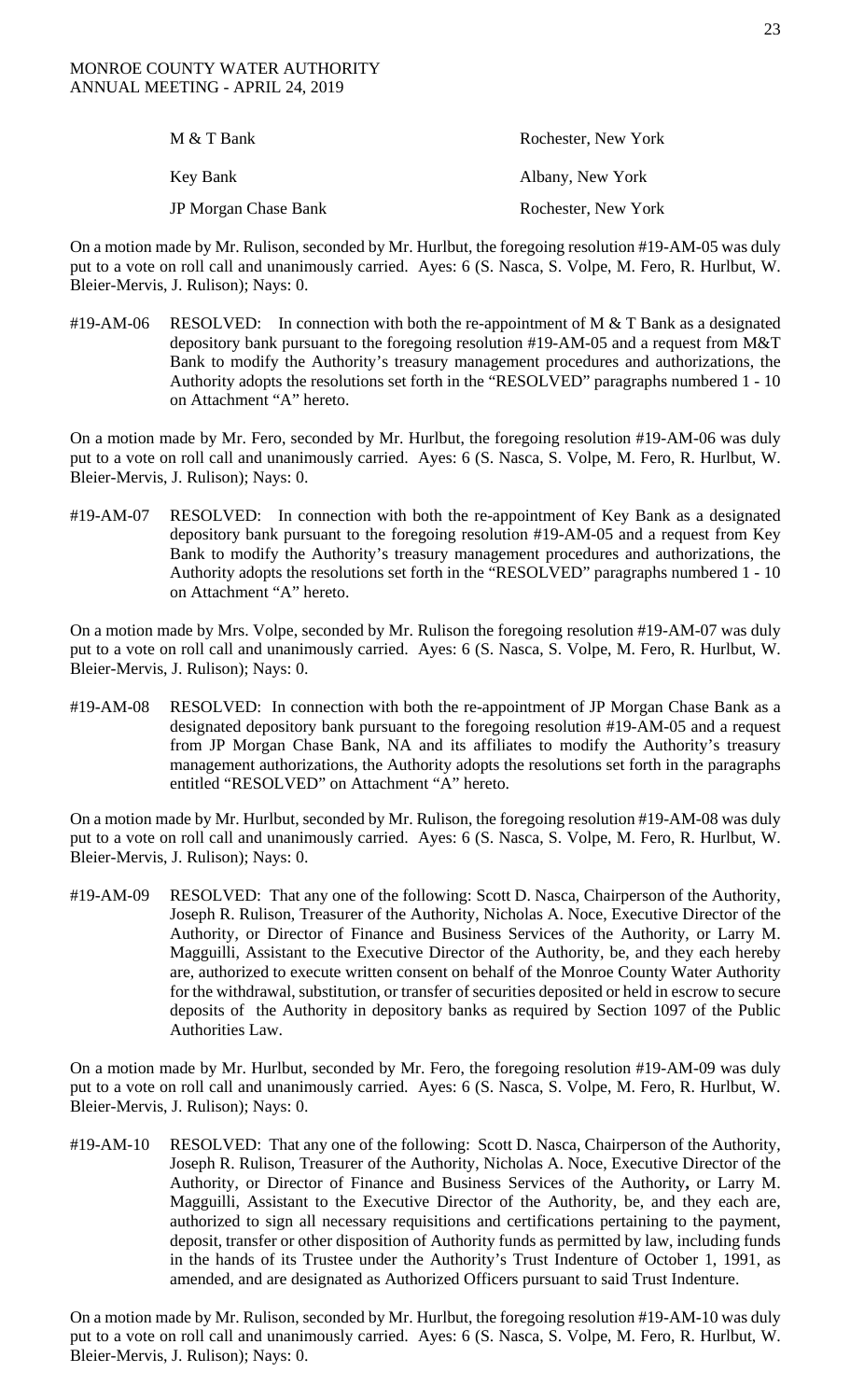#19-AM-11 RESOLVED: That any one of the following: Scott D. Nasca, Chairperson of the Authority, Joseph R. Rulison, Treasurer of the Authority, Nicholas A. Noce, Executive Director of the Authority, or Director of Finance and Business Services of the Authority, or Larry M. Magguilli, Assistant to the Executive Director of the Authority, or others so delegated by Director of Finance or Nicholas A. Noce or Larry M. Magguilli from time to time, and/or the trustee, be, and they each hereby are, authorized to invest monies held in the Bond Fund, Construction Fund, New Construction Fund, and Capital Improvement fund, pursuant to Sections 511, and 608, respectively, of the Authority's Trust Indenture.

On a motion made by Mr. Hurlbut, seconded by Mr. Rulison, the foregoing resolution #19-AM-11 was duly put to a vote on roll call and unanimously carried. Ayes: 6 (S. Nasca, S. Volpe, M. Fero, R. Hurlbut, W. Bleier-Mervis, J. Rulison); Nays: 0.

#19-AM-12 Upon recommendation of the Monroe County Water Authority's Governance Committee, the Board hereby approves the Authority's **Annual Statement of Investment Policy** for 2019.

On a motion made by Mr. Rulison, seconded by Mrs. Volpe, the foregoing resolution #19-AM-12 was duly put to a vote on roll call and unanimously carried. Ayes: 6 (S. Nasca, S. Volpe, M. Fero, R. Hurlbut, W. Bleier-Mervis, J. Rulison); Nays: 0.

#19-AM-13 Appointment of **Members of the Authority's Standing Audit Committee** in accordance with the Monroe County Water Authority's By-Laws and Policy on Internal Controls and Financial Accountability. The following Members shall serve on this Committee: Joseph R. Rulison (Committee Chair), Sheryal A. Volpe, and Matthew J. Fero; and the Chairperson of the Authority serves as an ex officio member of the Audit Committee pursuant to the Authority's By Laws.

On a motion made by Mr. Hurlbut, seconded by Ms. Bleier-Mervis, the foregoing resolution #19-AM-13 was duly put to a vote on roll call and unanimously carried. Ayes: 6 (S. Nasca, S. Volpe, M. Fero, R. Hurlbut, W. Bleier-Mervis, J. Rulison); Nays: 0.

#19-AM-14 Appointment of **Members of the Authority's Standing Finance Committee** in accordance with the Monroe County Water Authority's By-Laws and Policy on Internal Controls and Financial Accountability. The following Members shall serve on this Committee: Robert W. Hurlbut (Committee Chair), Allen S. Bernstein, and Sheryal A. Volpe; and the Chairperson of the Authority serves as an ex officio member of the Finance Committee pursuant to the Authority's By Laws.

On a motion made by Mr. Rulison, seconded by Ms. Bleier-Mervis the foregoing resolution #19-AM-14 was duly put to a vote on roll call and unanimously carried. Ayes: 6 (S. Nasca, S. Volpe, M. Fero, R. Hurlbut, W. Bleier-Mervis, J. Rulison); Nays: 0.

#19-AM-15 Appointment of **Members of the Authority's Standing Governance Committee** in accordance with the Monroe County Water Authority's By-Laws. The following Members shall serve on this Committee: Wendy Bleier-Mervis (Committee Chair), Sheryal A. Volpe, and Allen S. Bernstein; and the Chairperson of the Authority serves as an ex officio member of the Governance Committee pursuant to the Authority's By Laws.

On a motion made by Mr. Hurlbut, seconded by Mrs. Volpe the foregoing resolution #19-AM-15 was duly put to a vote on roll call and unanimously carried. Ayes: 6 (S. Nasca, S. Volpe, M. Fero, R. Hurlbut, W. Bleier-Mervis, J. Rulison); Nays: 0.

#19-AM-16 Appointment of **Members of the Authority's Standing Compensation Committee** in accordance with the Monroe County Water Authority's By-Laws. The following Members shall serve on this Committee: Wendy Bleier-Mervis (Committee Chair), Robert W. Hurlbut, and Matthew J. Fero**;** and the Chairperson of the Authority serves as an ex officio member of the Compensation Committee pursuant to the Authority's By Laws.

On a motion made by Mr. Rulison, seconded by Mr. Fero the foregoing resolution #19-AM-16 was duly put to a vote on roll call and unanimously carried. Ayes: 6 (S. Nasca, S. Volpe, M. Fero, R. Hurlbut, W. Bleier-Mervis, J. Rulison); Nays: 0.